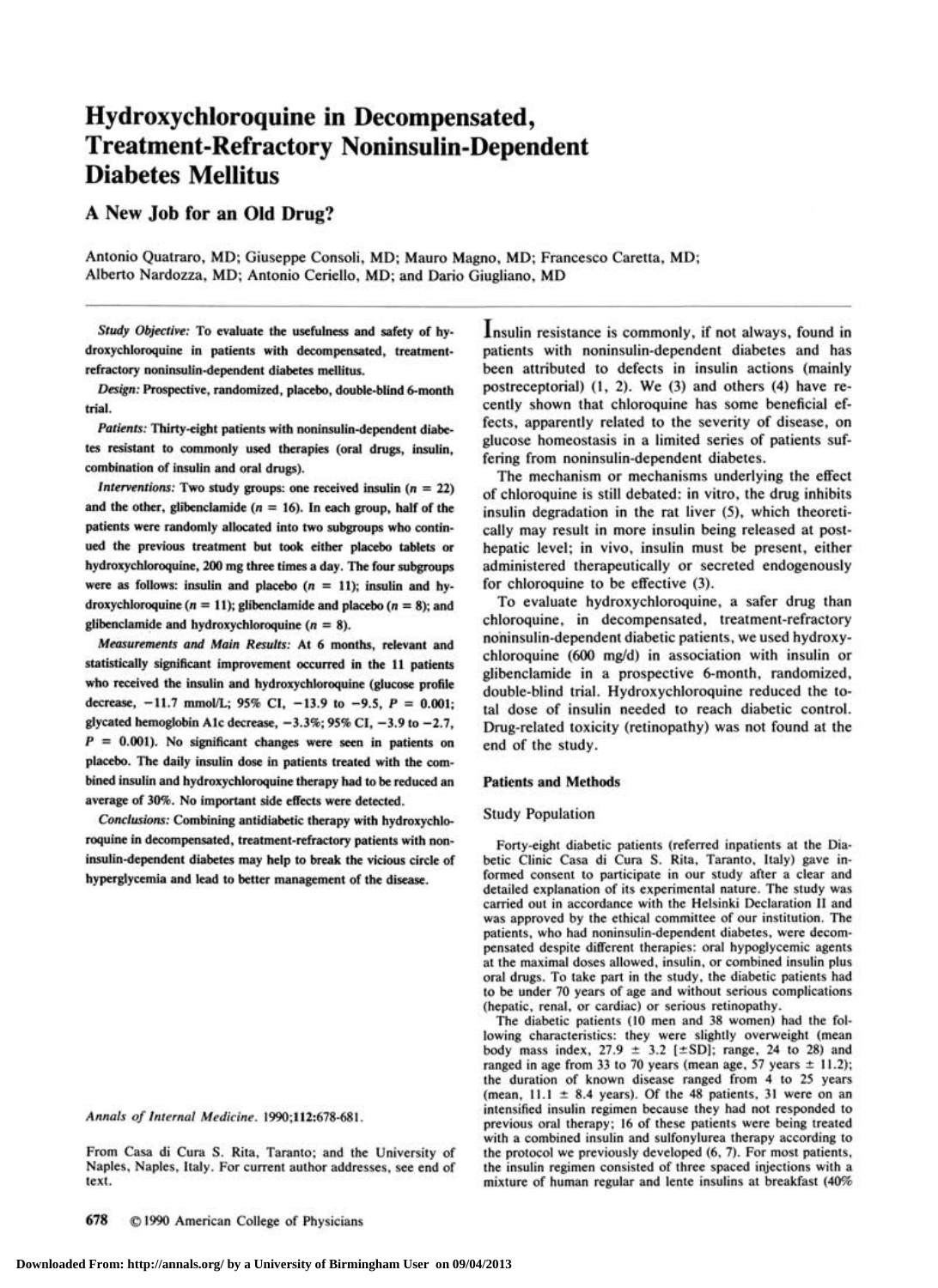**Table 1.** *Characteristics of Diabetic Patients Treated with Insulin or Glibenclamide and Assigned to Placebo or Hydroxychloroquine Therapy\** 

| <b>Characteristics</b>       | <b>Insulin-Treated</b> |                                  | Glibenclamide-Treated |                                  |
|------------------------------|------------------------|----------------------------------|-----------------------|----------------------------------|
|                              | Placebo<br>$(n = 11)$  | Hydroxychloroquine<br>$(n = 11)$ | Placebo<br>$(n = 8)$  | Hydroxychloroquine<br>$(n = 11)$ |
| Age, y                       | $58 \pm 5.6$           | $57 \pm 5.3$                     | $57 \pm 3.4$          | $58 \pm 2.9$                     |
| Body mass index              | $27.8 \pm 1.9$         | $27.6 \pm 2.3$                   | $27.9 \pm 1.4$        | $28.1 \pm 1.7$                   |
| Duration of known disease, y | $11.2 \pm 3.6$         | $10.9 \pm 3.3$                   | $11.1 \pm 3$          | $11.3 \pm 2.8$                   |
| Glycemic profile, mmol/L     | $20.5 \pm 1.3$         | $21.3 \pm 1.6$                   | $20.3 \pm 0.6$        | $20.7 \pm 0.6$                   |
| Glycated hemoglobin A1c, %   | $12.1 \pm 3.36$        | $12.5 \pm 1.98$                  | $12.5 \pm 2.83$       | $12.0 \pm 1.4$                   |
| C-peptide, $nghmL\dagger$    | $1.6 \pm 0.6$          | $1.7 \pm 0.6$                    | $1.6 \pm 2.2$         | $1.6 \pm 1.1$                    |

**\* Data are given as mean ± SD.** 

**t To convert C-peptide values to pmol/L, multiply by 331.** 

**of the total daily insulin dose), regular insulin at lunch (25% of the total dose), and another mixture of regular and lente insulins at dinner (35% of the total dose). In a few patients (4), we used a protocol that consisted of three injections of human regular insulin at meals and an ultralente or lente preparation at bedtime. In each case, the total daily insulin dose was over 100 units (range, 101 to 125 units). The remaining 17 patients received the maximal dose of oral drugs because they refused insulin therapy. All 48 patients had high levels of glycated hemoglobin Ale (HbAlc, 12.5% ± 7%), but no tendency to ketosis; the fasting C-peptide concentration was 1.6 ± 1.4 ng/mL (range, 0.3 to 2.5 ng/mL). Before entering the study, all patients were seen weekly for 2 consecutive months to try to obtain better glycemic control by changing the dose and type of insulin or oral agent administered. Ten patients responded favorably; their HbAlc levels dropped below 10% after the observation period.** 

### **Study Design**

**The remaining 38 diabetic patients had little or no improvement at the end of the observation period and entered the study. They were divided into two groups according to the treatment they were already on: one group (22 patients) was receiving insulin (Actrapid HM and Monotard HM, NOVO Industries, Copenhagen, Denmark) at a dose ranging from 70 to 110 U/d (mean, 95 ± 2 U/d [SE]) in three spaced doses with the modalities as stated previously; the other group (16 patients) was receiving glibenclamide.** 

**The 22 insulin-treated diabetic patients were allocated randomly into two groups, each consisting of 11 patients: one group (insulin and placebo) continued the intensified insulin treatment whereas the other (insulin and treatment) received insulin and hydroxychloroquine. A double-blind procedure was used; patients received a placebo or hydroxychloroquine. The two groups were comparable with regard to age, duration of diabetes, and metabolic indexes (Table 1).** 

**The 16 patients treated with glibenclamide were also allocated randomly into two groups, each consisting of 8 patients: one group was being treated with glibenclamide (5 mg three times a day) and placebo whereas the other received the glibenclamide dose (5 mg three times a day) and hydroxychloroquine (200 mg three times a day). The principles of the doubleblind procedure were also followed. The two groups were comparable with regard to age, duration of known disease, and metabolic indexes (Table 1).** 

**After an inpatient period of 6 weeks, during which basal variables were measured (diurnal glucose profile, HbAlc, endogenous secretory insulin reserve), outpatient control was assessed monthly for the next 6 months. Some metabolic variables were measured monthly (glucose profile and HbAlc) whereas beta-cell function and insulin sensitivity were studied in the basal state and at the end of the study. To avoid possible effects of caloric restriction, diabetic patients were also asked to maintain their usual diet (50% to 55% carbohydrate, 18% to 23% protein, and 27% to 32% lipid) and to avoid weight loss. Those patients who were taking medications other than antidiabetic drugs before entering the study continued the previous treatment during the trial. All patients were seen by**  **an ophthalmologist in the basal state and every third month to detect possible retinal damages associated with hydroxychloroquine treatment.** 

## **Laboratory Methods**

**The diurnal plasma glucose profile represents the mean of the plasma glucose values measured every 2 hours during the day and every 4 hours during the night. The plasma C-peptide response to 1 mg glucagon given intravenously (Glucagon, NOVO Industries, Copenhagen, Denmark) was calculated as the C-peptide area above fasting by triangulation (time, 0 to 120 min). Blood samples were taken in the basal state and at 15-minute intervals for the first hour and at 30-minute intervals for the second hour. Blood specimens were collected in prechilled tubes containing 1.2 mg EDTA and 1000 units aprotinin (Trasylol, Bayer, Italy) per mL of blood. The intravenous insulin test was done by injecting intravenously 0.1 U/kg body weight of human regular insulin (Actrapid HM, NOVO Industries, Copenhagen, Denmark) and taking blood samples at 10 minute intervals for 2 consecutive hours. Plasma glucose was measured with a glucose-oxidase method on a Beckman glucose analyzer; glycated hemoglobin was measured by column chromatography (Auto Ale Analyzer, Kogaku Kioto, Menarini Diagnostici, Italy); plasma C-peptide was determined by radioimmunoassay as previously described (8). The interassay coefficient of variation of this method was 6.5% and the sensitivity limit was less than 0.1 ng/mL.** 

#### **Statistical Analysis**

**Mean values and 95% confidence intervals (CIs) were determined for laboratory data. Results were statistically analyzed**  using paired and unpaired *t*-tests to compare laboratory data **for subgroups of patients after 6 months of therapy.** 

#### **Results**

**The addition of hydroxychloroquine to insulin therapy caused a significant decrease in the glucose profile and HbAlc in the 11 patients investigated, which was evident after 2 weeks of treatment and persisted until the sixth month (Table 2). In all diabetic patients in this group, both the fasting and glucagon-stimulated C-peptide area remained unchanged after therapy. Because the glycemic profile significantly improved, the daily insulin dose had to be reduced by approximately 30% (Table 2).** 

**Patients treated with a combination of glibenclamide and hydroxychloroquine showed a significant reduction of both the glucose profile and HbAlc levels. The improvement of plasma glucose was evident after 10 days of treatment and persisted until the sixth month (Table 2). Fasting and glucagon-stimulated C-peptide levels did not show any significant change after therapy (Table 2). During the insulin test, basal glucose levels remained**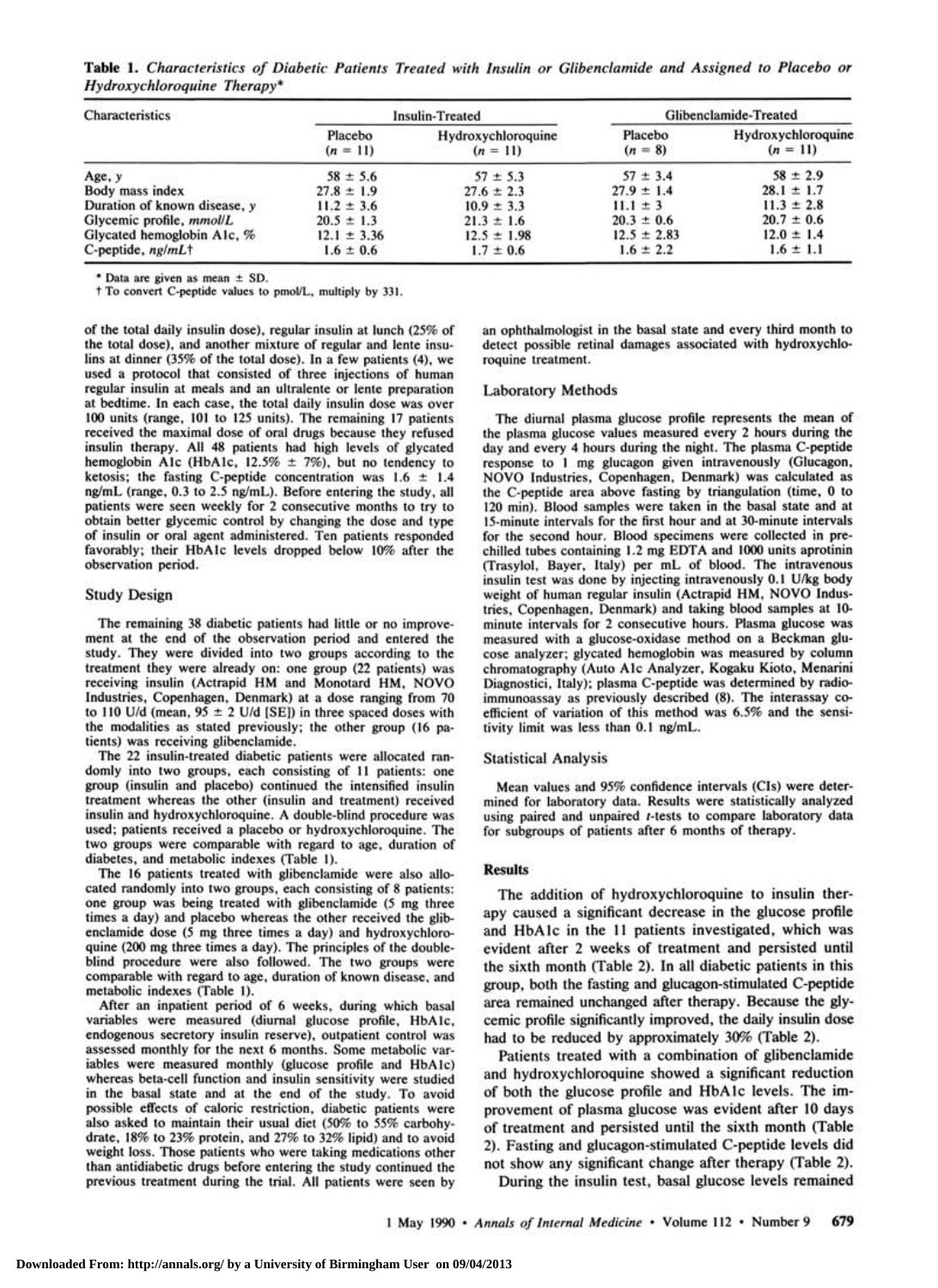**Table 2.** *Laboratory Results of Patients with Noninsulin-Dependent Diabetes Mellitus Treated with Insulin or Glibenclamide at Baseline and 6 Months after Random Assignment to Placebo or Hydroxychloroquine Therapy\** 

| Result                     | <b>Insulin-Treated</b>        |                              | Glibenclamide-Treated        |                             |
|----------------------------|-------------------------------|------------------------------|------------------------------|-----------------------------|
|                            | <b>Baseline</b><br>$(n = 11)$ | 6-Month Change<br>$(n = 11)$ | <b>Baseline</b><br>$(n = 8)$ | 6-Month Change<br>$(n = 8)$ |
| Glycemic profile, mmol/L   |                               |                              |                              |                             |
| placebo                    | 20.5                          | $-0.9$                       | 20.2                         | $-0.3$                      |
|                            | (19 to 22)                    | $(-1.9 \text{ to } 0.1)$     | (19 to 21.4)                 | $(-0.7 \text{ to } 0.1)$    |
| hydroxychloroquine         | 21.6                          | $-11.7$                      | 21.5                         | $-10.8$                     |
|                            | (20 to 23.2)                  | $(-13.9 \text{ to } -9.5)$   | (20 to 23)                   | $(-12.7 \text{ to } 8.9)$   |
| Glycated hemoglobin Alc. % |                               |                              |                              |                             |
| placebo                    | 12.1                          | $-0.3$                       | 12.5                         | $-0.4$                      |
|                            | (11.1 to 13.2)                | $(-0.7 \text{ to } 0.1)$     | (11.1 to 13.9)               | $(-0.8 \text{ to } 0)$      |
| hydroxychloroquine         | 12.2                          | $-3.3$                       | 12.1                         | $-3.3$                      |
|                            | (11 to 13.4)                  | $(-3.6 \text{ to } -3)$      | (11 to 13.2)                 | $(-3.9 \text{ to } -2.7)$   |
| C-peptide area, $ng/mL$    |                               |                              |                              |                             |
| placebo                    | 25                            | -1                           | 23                           | $-1$                        |
|                            | (18 to 32)                    | $(-3 to 1)$                  | $(16.9 \text{ to } 29.1)$    | $(-2.4 \text{ to } 0.4)$    |
| hydroxychloroquine         | 22                            | -                            | 22                           |                             |
|                            | $(16.5 \text{ to } 27.5)$     | $(-2.5 \text{ to } 0.5)$     | $(17.2 \text{ to } 26.8)$    | $(-0.9 \text{ to } 0.9)$    |
| Insulin dose, U/d          |                               |                              |                              |                             |
| placebo                    | 90                            |                              |                              |                             |
|                            | $(80 \text{ to } 100)$        | $(-1.5 \text{ to } 3.5)$     |                              |                             |
| hydroxychloroquine         | 93                            | $-24$                        |                              |                             |
|                            | (83 to 103)                   | $(-30 \text{ to } -17.9)$    |                              |                             |

\* Numbers in parentheses represent the 95% CI.

stable for 20 minutes before insulin administration. In the basal state, the diabetics in the two placebo groups showed only minimal changes from the basal glucose levels after receiving insulin (the mean [±SE] percent decrease from baseline was  $-8.6\% \pm 3.2\%$  in the insulin and placebo group and  $-20.2\% \pm 6\%$  in the glibenclamide and placebo group), which remained unchanged after the second insulin test given at the end of the study period  $(-9.5\% \pm 3.1\%$  in the insulin and placebo group and  $-19.8\% \pm 6.5\%$  in the glibenclamide and placebo group,  $P = 0.2$ ). After 6 months of treatment, the percent glycemic decrease after the insulin sensitivity test in patients in the two treatment groups was significantly higher than that seen in the basal state (insulin and treatment group: basal,  $-9.2\% \pm 3.2\%$ ; post-treatment,  $-23\% \pm 6.4\%; P = 0.04;$  glibenclamide and treatment group: basal,  $-22.9\% \pm 3.7\%$ ; post-treatment, -45.2% ± 8.5%; *P =* 0.04).

The improvement of both the glucose profile and HbAlc seen in treated patients was not found in patients taking placebo (Table 2). The weight of all patients remained stable during the study period.

Except for epigastric ache that disappeared with antiacids, no side effects were reported during treatment with hydroxychloroquine. One patient treated with the combined insulin and hydroxychloroquine had severe hypoglycemia after 2 months of treatment, and it was necessary to reduce the daily insulin dose drastically. Another patient showed a worsening of pre-existing alopecia. In the ophthalmoscopic examinations (basal, third and sixth month), no retinal alterations were seen in diabetics receiving hydroxychloroquine apart from pre-existing retinopathy that remained unchanged.

# Discussion

Hydroxychloroquine exerts a positive effect on glycemic control in patients with noninsulin-dependent diabetes resistant to commonly used therapies (oral antidiabetic drugs, insulin, and combination of insulin and oral agents). The clinical and metabolic characteristics of these patients are akin to those secondarily resistant to oral drugs: this condition is thought to occur in 20% to 30% of patients with noninsulin-dependent diabetes (9), but its pathogenesis is far from being elucidated (10, 11). The diabetic patients taking part in our study showed a residual beta-cell function but could not improve their metabolic control despite intensified therapy, dietary compliance, and absence of causes responsible for metabolic decompensation. On the other hand, these patients certainly were insulin resistant; the insulin sensitivity test showed only minimal, if any, decrease of plasma glucose concentrations.

The encouraging, although limited, findings (3, 4) about the beneficial effect of chloroquine to improve glycemic control in a few patients with noninsulin-dependent diabetes and the reported hypoglycemic reactions following antimalarial therapy with the drug (12) prompted us to begin a clinical trial with hydroxychloroquine, a safer drug than chloroquine, in decompensated diabetic patients. The improvement of glycemic control we observed in our patients taking hydroxychloroquine does not appear to be related to amelioration of insulin secretion, because both fasting and glucagonstimulated C-peptide levels remained unchanged after 6 months of treatment. C-peptide is secreted along with insulin from the pancreatic beta-cells and represents a good index of insulin secretion because unlike insulin it is not degraded by the liver (13). When they did oral glucose tolerance tests in six patients with mild noninsulin-dependent diabetes, Smith and colleagues (4) observed that a 2.5 day treatment with chloroquine improved glucose tolerance without changing C-peptide concentrations. On the other hand, insulin plasma levels were higher after chloroquine administration, which led